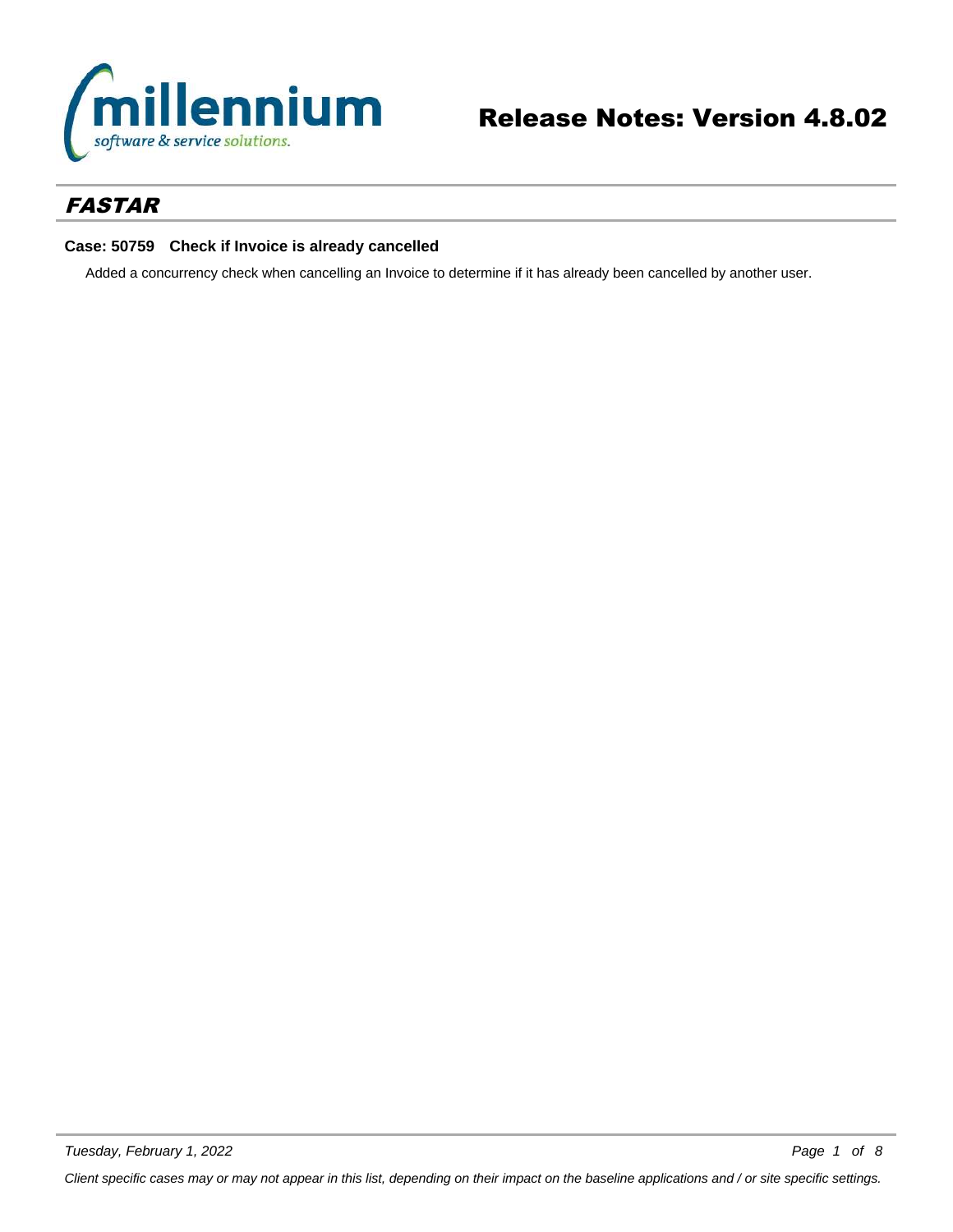

# *FASTBUDGET*

### **Case: 50812 Check if Budget Transfer is already cancelled**

Added a concurrency check when cancelling a Budget Transfer to determine if it has already been cancelled by another user.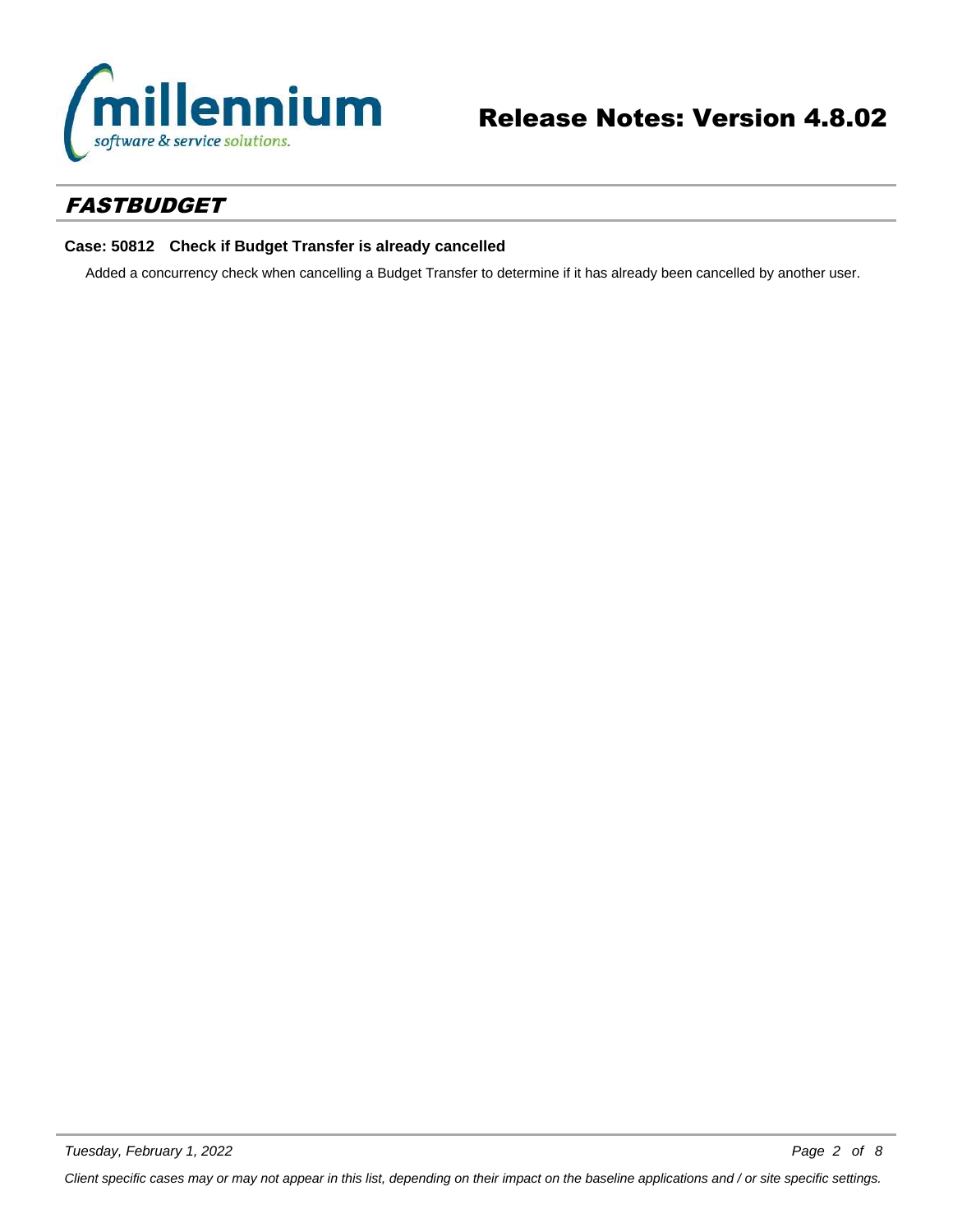

# *FASTFINANCE*

### **Case: 50656 Trial Balance report breaks when no numeric fields are enabled**

Fixed a bug where the Trial Balance report would not execute if every numeric column was turned off on the Advanced Options tab.

### **Case: 50707 Schedule a report from page level**

Fixed a bug where scheduling a Finance pinned report from the report level was not working.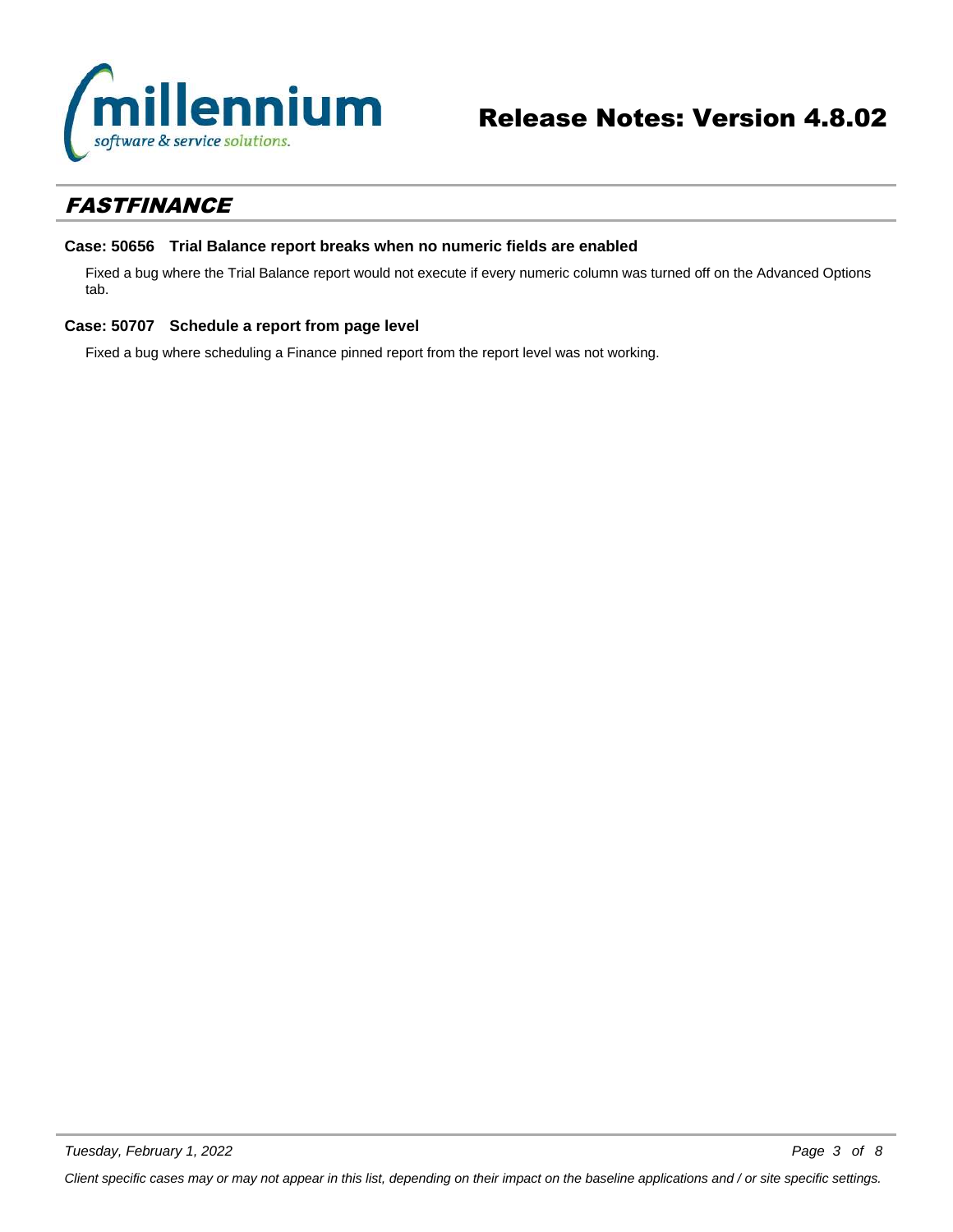

## *FASTHR*

#### **Case: 46273 Employee Medical**

Added new Employee Medical baseline report under the Employee top level menu.

#### **Case: 49733 Employee Certificates**

Added a new Employee Certificates baseline report named "Certificate Listing" under the Employee top level menu.

#### **Case: 50134 Create new function based filters for dates**

Added new function based filters for dates:

- Six months ago
- Five months ago
- Four months ago
- Three months ago
- Two months ago

#### **Case: 50320 Add datagrid column tooltips from warehouse fields**

Add tool tips to datagrid columns to show where the data came from (if available)

#### **Case: 50620 Job Comments User ID limit to where comments are not blank**

The Job Comments User column was returning data even if no job comment was entered. We have removed this so it only shows up when the job comment is not blank.

#### **Case: 50641 Live Time Sheets not working with row level security**

Fixed an issue with row level security and a missing field that caused the report not to run.

#### **Case: 50678 Orgn Access Report**

Create two reports for Orgn Access so users can see who has access to what Orgns in HR for the security model.

These reports are found under the Administration menu:

- Orgn Access Summary
- Orgn Access Detail

The report will show where the access come from, ie Master from Finance or HR, or Finance Orgn, or HR Orgn.

### **Case: 50855 Add tele code to Employee Details**

Add Tele Code column to Employee Details Address grid

*Client specific cases may or may not appear in this list, depending on their impact on the baseline applications and / or site specific settings.*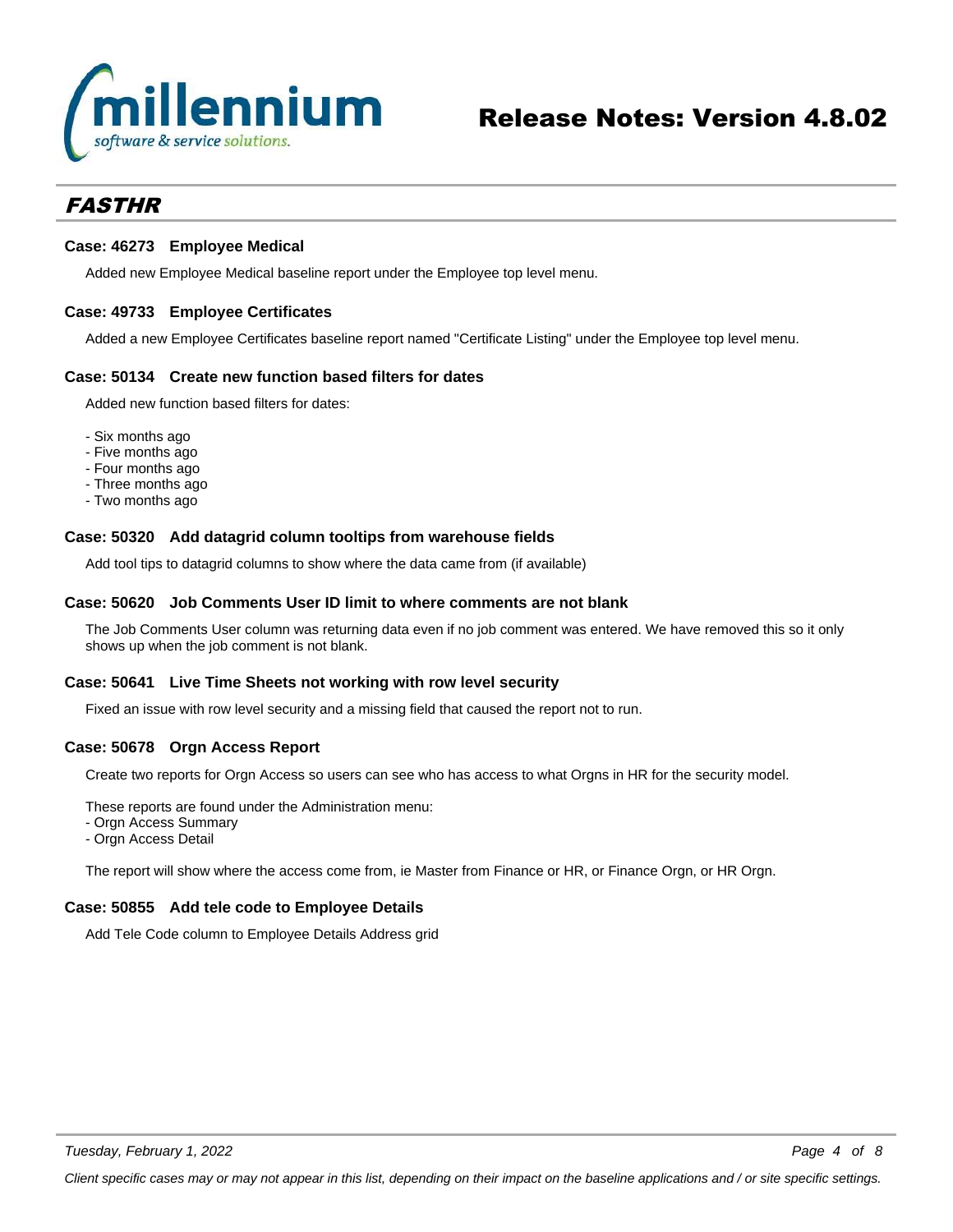

# *FASTJV*

### **Case: 49691 Check if document already cancelled**

Added a concurrency check when cancelling a Document to determine if it has already been cancelled by another user.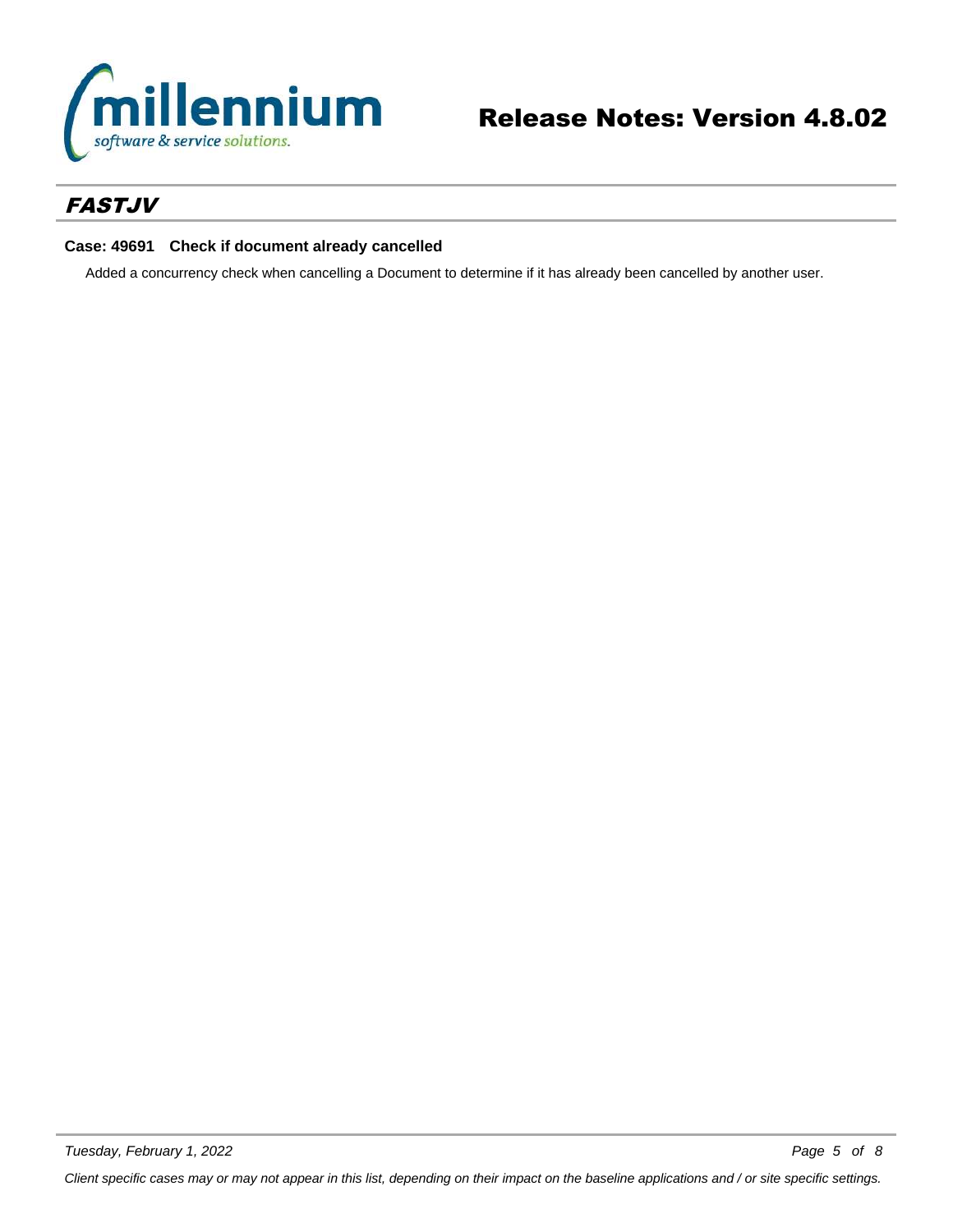

# *FASTPCARD*

#### **Case: 48589 Allow Approval process to continue/finish after a batch is posted**

Historic cycles can now be accessed via the Approval Status report even after that cycle has been posted. This allows the approval process functionality to be accessed in order to attach more receipts, finish the process if someone was on vacation at the time, view the approval flow that occurred for a historic cycle, etc.

#### **Case: 50569 Add more options to Approval screen**

Added two new options to the Approval screen:

- Return to Account Holder
- Return to Originator

One or both of these options will be hidden depending on the current state.

#### **Case: 50692 Add email column to Approval Status report**

Added email column to Approval Status report

#### **Case: 50948 Add placeholder into approval email for account holder name**

Added the ability for <<accountholdername>> to be specified in the approval email notification Application Text message, which will be replaced at runtime with the name of the account holder. Other placeholders include:

<<source>> <<cycledate>> <<accountnumber>>

*Tuesday, February 1, 2022*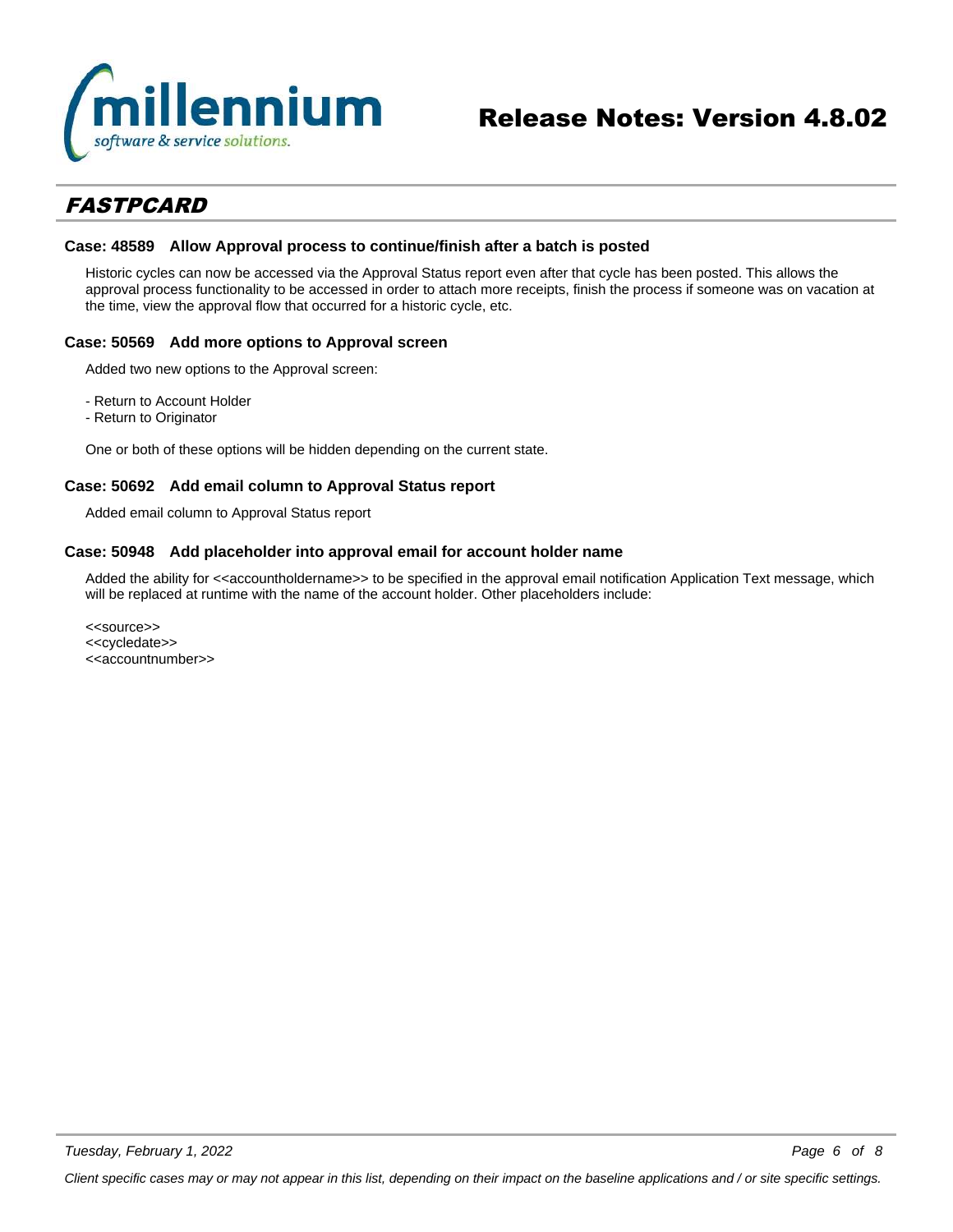

# *FASTSTUDENT*

#### **Case: 50541 Add Prereq Method column to Course Summary report**

Added "Prereq Check Mthd" from Banner to Course Summary report. The field can be shown on the report by going to the Advanced Options tab to enable it.

#### **Case: 50564 Limit Live Reporting data to previous two years in order to improve performance of reports**

In an effort to try and improve the performance of the Live Reporting option we are going to try and limit the records to the last two years.

#### **Case: 50595 Add columns to the Account Balance report**

Added RESIDENT\_CODE, RESIDENT\_DESC, and BIRTH\_DATE columns to the Account Balance report.

#### **Case: 50615 Add Total Inst GPA Hours and Total Transfer GPA Hours Columns to Registered Students Report**

Added Total Inst GPA Hours (INST\_GPA\_HOURS\_TOTAL) and Total Transfer GPA Hours (TRNS\_GPA\_HOURS\_TOTAL) columns to the Registered Students Report. The fields can be enabled by going to the Advanced Options tab.

#### **Case: 50616 Add Birth Date and Nationality columns to the All Registration Records report**

Added Birth Date and Nationality columns to the All Registration Records report. These fields are hidden by default but can be turned on by going in the Advanced Options tab.

#### **Case: 50642 New Archive/Snapshot functionality**

- Added the ability to snapshot basic student info
- Added the ability to snapshot student account info
- Added the ability to schedule archival snapshots annually or monthly

Note that both new snapshot options are turned off by default. To enable them, go to Administration, Archive Information, Archive Tables.

### **Case: 50715 Null Credit Hours causes "undefined" error in Class List Summary**

If no credit hours are defined for the selected course it will no longer cause other information in the course header to not be displayed.

### **Case: 50852 Add Program to Admissions Checklist report**

Student program of study information (Program, Program Desc, Program 2, Program 2 Desc) and a program filter have been added to the Admissions Checklist report. You can adjust whether new columns and/or filters are enabled via the Administration tab of the report.